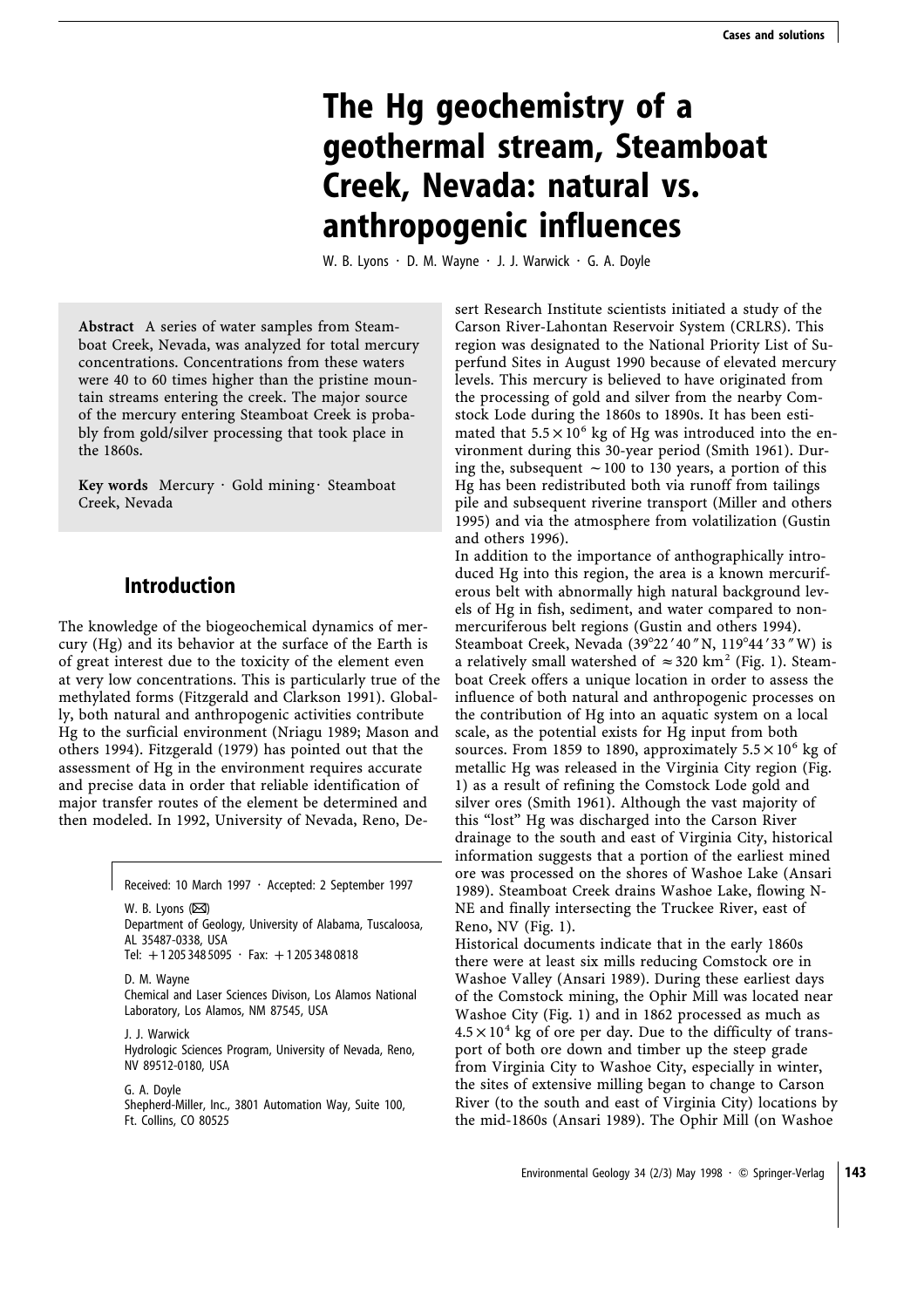

**Fig. 1** Steamboat Creek drainage, Nev

Lake) was closed by 1866. Other small mills operated on and off into the 1870s and one mill even existed north of Washoe Lake at the lower end of Pleasant Valley until 1870 (Ansari 1989). It was reported to have a large water wheel, and perhaps its operations were in direct contact with Steamboat Creek. Inflow of Hg-laden debris during and after milling operations could have taken place at the northern most end of Washoe Lake or Little Washoe Lake and later have been transported northward by Steamboat Creek (Fig. 1).

The Steamboat Springs geothermal area also drains directly into Steamboat Creek, north of Washoe Valley and Washoe Lake (Fig. 2). Steamboat Springs is presently an

active equivalent of an epithermal gold-silver ore forming system, discharging thermal waters and gases in an area  $\sim$  5 km<sup>2</sup> (White 1968). Hg concentrations as high as 200  $\mu$ gg<sup>-1</sup> have been observed in siliceous muds deposited from the springs (Silberman and others 1979). Hydrothermal systems, in general, can discharge large amounts of Hg to the surface of the Earth (Christensen and others 1983; Peters 1991). Therefore, Steamboat Springs is a likely source of "natural" Hg input into Steamboat Creek. In addition to these potentially important sources of Hg to Steamboat Creek, a region to the east of the creek, close to the drainage divide, is a site of former Hg mining. This area, known as the Castle Peak mine, is located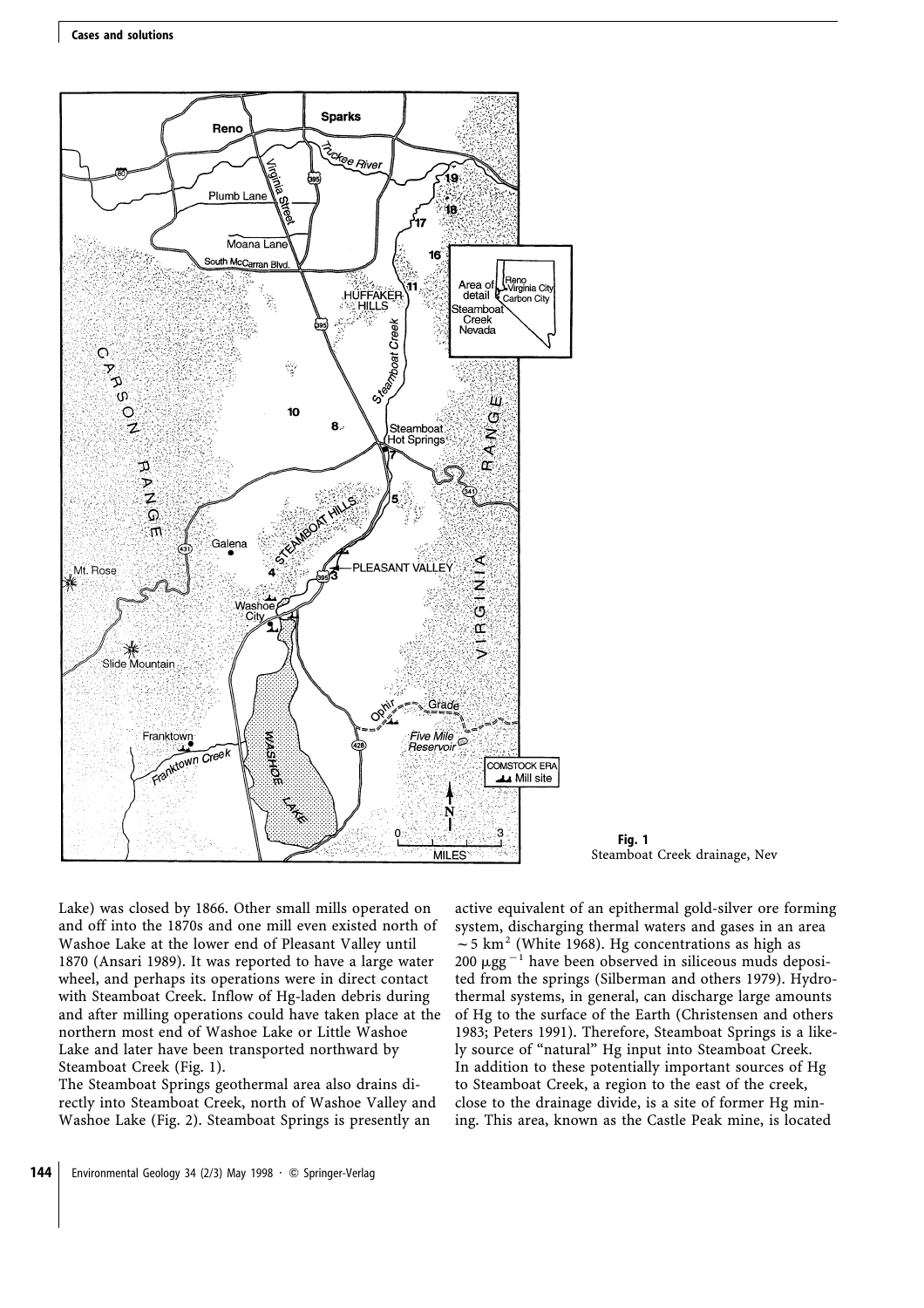

**Fig. 2** Southern portion of Steamboat Creek, Nev, with sampling sites SB1- SB7

 $\sim$  17 km north of Virginia City on the northwest side of Castle Peak at  $\sim$  1760 m in elevation. Approximately 2600 flasks of Hg were mined from this prospect from 1927 until 1943 (Whitebread 1976). Although much of this area probably drains to the east and north into the west fork of Lousetown Creek and then into the Truckee River east of Steamboat Creek, there is some potential for possible flow into the Steamboat Creek drainage, and again suggests a potential for a larger than normal background contribution of Hg.

The purpose of this work was to establish, using ultraclean collection and laboratory techniques, the total Hg  $(Hg_T)$  concentrations in the waters of Steamboat Creek, and then to attempt to evaluate the source of the Hg to these waters. The aim of this research was to determine whether the past mining and refining activities, or the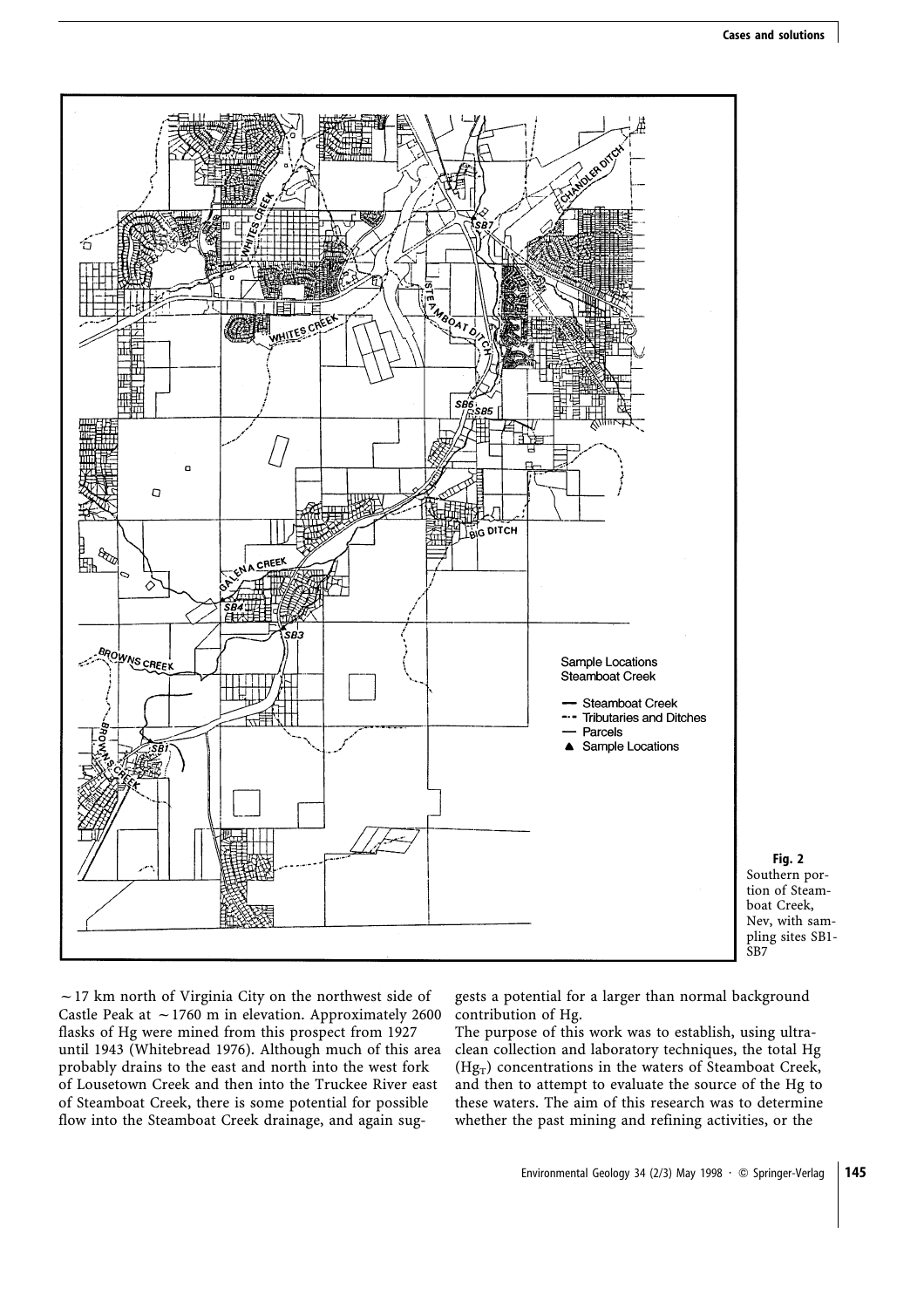naturally occuring thermal water input have effected the Hg concentrations in Steamboat Creek. The last objective of the work was to determine what quantitative impact Steamboat Creek Hg input has on the Truckee River.

# **Methods**

In April 1993, seven samples from Steamboat Creek proper were collected, three samples from mountain streams that feed the creek from the Sierra Nevada (i.e., from the west), and three samples from irrigation/drainage ditches flowing into the creek. Sampling was done in cooperation with the Nevada Department of Environmental Protection (NDEP). Although many geochemical investigations of Hg have been conducted over the past thirty years or so, many of the data on natural waters are unreliable, due, in part, to contamination through sample collection, storage, and analysis (Fitzgerald 1979; Gill and Fitzgerald 1985; Gill and Bruland 1990). Mercury samples were collected by immersing precleaned 0.5 or 1-l Teflon bottles directly into the water. Care was taken not to sample the surface microlayer, or to contaminate the sample with bottom sediment. The sample bottles were inverted, submerged, uncapped underwater, filled completely, capped, and double-bagged in precleaned polyethylene bags. Elbow-length plastic gloves were worn during sample collection to minimize contamination. All samples were acidified within 24 h of collection with Optima HCl to  $pH < 2$  and refrigerated at 4 °C until analysis (Wayne and others 1996). Samples were not filtered, and therefore the data are presented as total Hg  $(Hg_T)$  or that Hg in the water which is in the dissolved and colloidal forms, as well as that Hg which is desorbed from particulate material at  $pH$  of  $\lt$  2.

All samples were analyzed in a clean laboratory environment. Details are reported elsewhere (Wayne and others 1996) and will not be repeated in great detail here. Analyses were performed on 25–225-ml aliquots using NaOH-NaBH4 reduction (Gill and Bruland 1990), gas-phase sparging with Hg-free, high-purity  $N_2$  and trapping onto Au-coated quartz sand (Gill and Fitzgerald 1987). The trapped Hg was then thermally stripped from the traps and quantified by cold-vapor atomic fluorescence spectroscopy (CVAFS) (Gill and Fitzgerald 1985). Purge blanks were 0.1–0.3 ng and detection limits were 0.08 ng. Contamination from the Teflon sample bottles was below our detection limit. The Hg data are presented in Table 1. Most of the Hg samples were analyzed in triplicate or duplicate. One sample (White's Creek) was taken in duplicate; and the contents of each bottle analyzed in triplicate.

The NDEP also collected water samples at the same locations as part of their long-term aquatic monitoring program. Some of their data are also presented in Table 2. These data ( $Cl^-$  and dissolved As) will be utilized to help elucidate the source of Hg in the Steamboat Creek system.

#### **Table 1**

Total mercury  $(Hg_T)$  concentrations in Steamboat Crrek and tributaries. Samples collected 13 April 1993. Values in ng  $l^{-1}$ [ $*$  Steamboat Creek proper, ND = no data,  $\degree$  previously reported in Wayne and others (1996),  $+$  only one analysis,  $\ddagger$  only duplicate analysis, all other – triplicate analysis,  $\bullet\bullet$  agriculatural "ditches", \*\* "pristine" mountain streams]

| sample<br>no.   | sample name                   | value                              |
|-----------------|-------------------------------|------------------------------------|
| SB <sub>1</sub> | Little Washoe Lake Outfall*   | ND                                 |
| SB <sub>3</sub> | Pleasant Valley*              | $51 \pm 8$ ‡                       |
| SB <sub>4</sub> | Galena Creek <sup>o</sup> **  | $1.6 \pm < 0.1$                    |
| SB <sub>5</sub> | Rhodes Road*                  | $25 \pm 2$                         |
| SB <sub>7</sub> | Geiger Grade*                 | 2.4 $\pm 1$                        |
| SB <sub>8</sub> | Whites Creek <sup>o**</sup>   | $1.2 \pm 0.4$ ,<br>$1.25 \pm 0.11$ |
| SB 10           | Thomas Creek <sup>o</sup> **  | $1.1 \pm 0.1$                      |
| SB 11           | Short Lane*/Pit Outflow       | 74 $\pm 2$                         |
| SB 12           | Alexander Ditch <sup>••</sup> | ND                                 |
| SB 14           | Rio Poco                      | ND                                 |
| SB 16           | Boynton Slough <sup>**</sup>  | $2.0 \pm 0.1$                      |
| SB 17           | Pembrook*                     | $82 +$                             |
| SB 18           | York Ditch <sup>••</sup>      | $2.7 \pm 0.4$                      |
| SB 19           | Clear Water Way*              | $\pm 2$<br>84                      |

# **Results**

The concentration of  $Hg_T$  in Steamboat Creek varies from 24 to 84 ng  $1^{-1}$ , while concentrations in the agricultural ditches range from 2.0 to 2.7 ng  $1^{-1}$  and the pristine mountain streams have values  $\sim$  1-2 ng l<sup>-1</sup> (Table 1). The modern-day average Hg<sub>T</sub> is thought to be 5 ng  $1<sup>-</sup>$ , while the preindustrial riverine value was probably closer to  $\sim$  1.5 ng l<sup>-1</sup> (Mason and others 1994). Hg<sub>T</sub> concentrations of 4.4 ng  $1^{-1}$  in the Truckee River, downstream of Steamboat Creek, were observed (Wayne and others 1996). There is no doubt that the Steamboat Springs waters are highly elevated in their Hg concentration relative to more pristine runoff waters, with a mean concentration of 57 ng  $1^{-1}$ . The three Sierra Nevada mountain streams yield a mean value of 1.5 ng  $1^{-1}$ , and even the agricultural ditch waters have concentrations equal or very close to 2.4 ng  $l^{-1}$ , the worldwide average riverine concentration, as already mentioned (Table 1). The Creek value is  $\sim$  38 times greater than the pristine mountain first- and second-order streams flowing into it. The agricultural waters are about 60% enriched in Hg relative to the pristine streams.

The Hg<sub>T</sub> concentration at Pleasant Valley was  $51 \pm 8$  ng  $1<sup>-1</sup>$ . This sample is upstream from the major geothermal area of the Steamboat Springs, although warm water at depth exists in this region (Garside and Schilling 1979). This sample represents the closest to the abandoned ore processing facilities north of Washoe Lake. By the Rhodes Road location (Fig. 2), the Hg<sub>T</sub> has decreased to  $25 \pm 2$  ng l<sup>-1</sup>. The sample collected just north of Steamboat Springs (sample 7) has a similar value of  $24 \pm 1$  ng  $1<sup>-1</sup>$ . As one moves further downstream the concentra-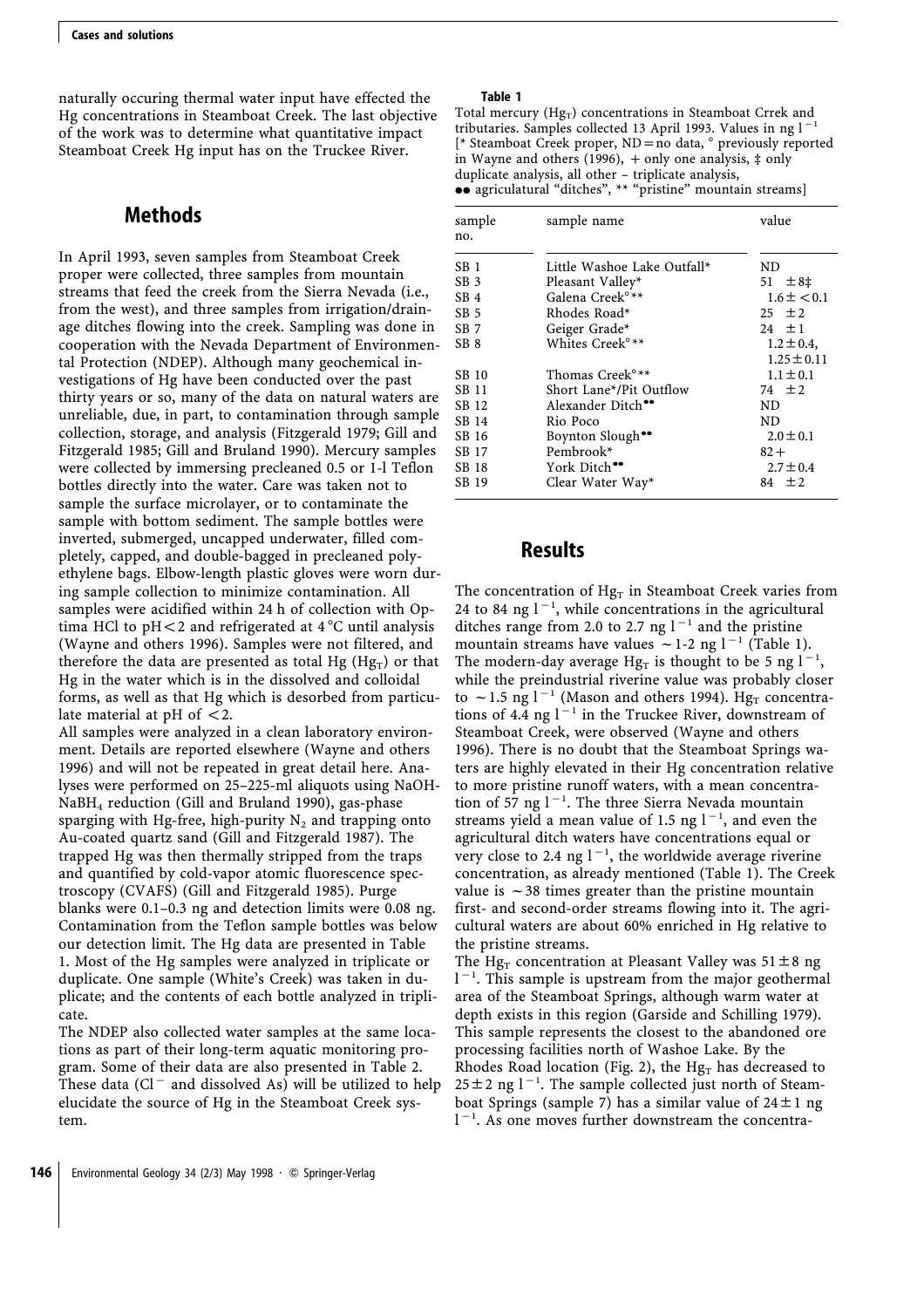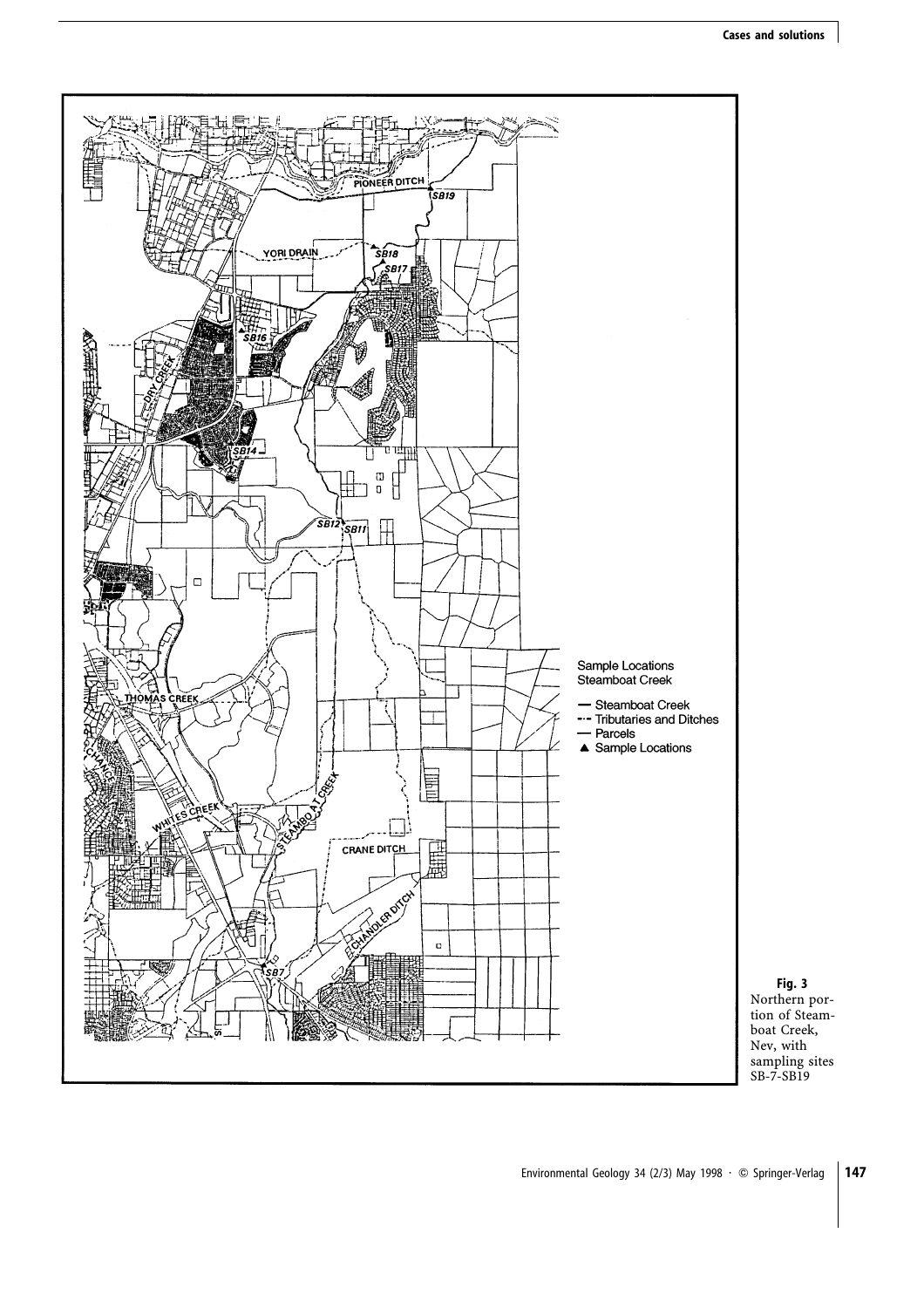tions increase to 74 $\pm$ 2 ng l<sup>-1</sup> (sample 11), and the highest values are observed in the farthest downstream (Fig. 3) samples, 82 and 84 $\pm$ 2, respectively. The Cl<sup>-</sup> and As data show no systematic trend, although the two lowest  $Cl^-$  values are associated with the pristine mountain streams. The higher  $Cl^-$  value from Galena Creek may have some geothermal input into it as it follows close to the Steamboat Springs area. The extremely high  $Cl^-$  and As concentrations in Steamboat Creek, just north of Steamboat Springs, definitely demonstrate the influence of the geothermal input as the thermal waters are high in  $Cl^-$  and As (Garside and Schilling 1979). The agricultural waters can also be enriched in  $Cl^-$  and As due both to evapoconcentration and shallow groundwater input (Welch and others 1988).

## **Discussion**

Previous work has shown that gold-silver ore refining/ processing activities have caused elevated Hg concentrations downstream from these activities in both waters and sediments of rivers. This work included analysis of both past (Gill and Bruland 1990; Nriagu 1993; Leigh 1994; Callahan and others 1994; Mastrine 1996) and present (Lacerda and others 1991; Nriagu and others 1992) mining activities. The recent work on the Carson River system to the SE of the Steamboat Creek area shows this very dramatically (Warwick and others 1994; Wayne and others 1996; Bonzongo and others 1996a; Miller and others 1995), with Hg<sub>T</sub> concentrations as high as  $\sim$  2100 ng  $1<sup>-1</sup>$ . On the other hand, as already pointed out, the Steamboat Creek watershed lies within a mercuriferous belt characterized by Hg mineralization, thermal spring activity, and slightly elevated atmospheric background levels (Gustin and others 1994). Yet the Pleasant Valley (Fig. 2) sampling site does occur below the extensive geothermal input, and its very high  $Hg<sub>T</sub>$  concentrations are undoubtedly due to previous Comstock milling operations in the 1860s. So, like the CRLRS, this high value implies that Hg introduced into the environment  $\sim$  130 years ago is still having an overriding affect on the creek today. Unlike the CRLRS, however, the duration of Hg introduction was much less than 30 years ago (Ansari 1989).

The decrease in  $Hg_T$  by Rhodes Road (sample 5) is concurrent with an increase in Cl<sup>-</sup>, indicating the Hg<sub>T</sub> decrease is probably not due to dilution from Galena Creek water (sample 4) but rather to loss of particulate Hg via deposition (Fig. 2). Previous work in the CRLRS (Bonzongo and others 1996a) as well as that of other field locations (Gill and Bruland 1990; Bonzongo and others 1996b; Mastrine 1996) and in the field experiments (Schindler and others 1980; Santschi and others 1986) have shown Hg to be a highly particle reactive element, especially at neutral to alkaline pHs. For example, Bonzongo and others (1996a) found as much as 98% of  $Hg_T$ in the CRLRS was associated with the particulate fraction. The lack of increase in  $Hg_T$  as the creek passes through the geothermal waters is a significant observation, especially with the large increases in the more soluble species,  $Cl^-$  and As. These data suggest that little Hg<sub>T</sub> is actually input into the creek from the springs, or the majority that is, is rapidly removed from the water column onto sediment particles. At Short Lane (sample 11), the concentrations of Hg<sub>T</sub>, Cl<sup>-</sup>, and As increase again (Fig. 3), even after dilution with more pristine Sierra Nevada stream water (Table 1). All these constituents increased by roughly the amount (Hg<sub>T</sub>  $\times$  3, Cl  $\times$  2, and As 1.4 $\times$ ), which may suggest simple evapoconcentration to be an important mechanism in this portion of the creek. The last two sampling locations on the creek prior to intersection of the Truckee River (Fig. 3) have higher  $Hg_T$ concentrations (82 and 84 ng  $1^{-1}$ , respectively), but much lower Cl<sup>-</sup> and As values. The Cl<sup>-</sup> decrease was  $\sim$  3.4 times, and the As decrease was very similar ( $\sim$ 3.7 times). A similar Hg<sub>T</sub> reduction would have led to values at these locations of  $\sim$  22–20 ng l<sup>-1</sup>. Since Boynton Slough and York Ditch have much lower  $Hg_T$  concentrations than the Steamboat Creek water, the increase in  $Hg_T$  cannot be due to these agricultural waters. Rather, increased sediment suspension in this portion of the creek may be the only logical source of the increase in  $Hg_T$ . If true, this implies that the entire creek bed is contaminated with Hg-enriched sediments.

What the data do indicate is the following:

- 1. There has been Hg input into Steamboat Creek from previous Ag-Au ore processing.
- 2. There appears to be little measurable  $Hg_T$  input from the geothermal area at Steamboat Springs. The caveat is, however, that Steamboat Springs was not directly sampled, so that this observation is based on creek samples made between the geothermal input.
- 3. There is little apparent  $Hg_T$  input from agricultural runoff as the ditch waters have concentrations very similar to the pristine mountain streams (i.e., 2.3 ng  $l^{-1}$  vs. 1.5 ng  $\overline{l}^{-1}$ ).
- 4. There is no way, from the data presently available, to evaluate whether there has been any impact on the creek from the highly Hg-enriched region to the east of the watershed (i.e., Castle Rock mining area).

The  $Hg_T$  concentrations in the Truckee River downstream of the Steamboat Creek input is 4.4 ng  $l^{-1}$  (Wayne and others 1996). There are no data from the Truckee above Reno. However, assuming that the Truckee River above Reno has similar  $Hg_T$  as the three pristine streams draining the Sierra Nevada reported here and in Wayne and others (1996), an average Hg<sub>T</sub> of 1.2 ng  $l^{-1}$  is obtained [pristine lake waters in the Sierra Nevada have even lower Hg<sub>T</sub> concentrations as Gill and Bruland (1990) have reported a value of 0.6 ng  $l^{-1}$  for Silver Lake]. Using this value of 1.2 ng  $l^{-1}$  as the Truckee River value and 83 ng  $1<sup>-1</sup>$  as the input value from Steamboat Creek into the lower Truckee and the flow rates from the USGS gaging stations in 1993 water year, a yearly flux of  $Hg<sub>T</sub>$  into the lower Truckee can be computed. This yields an input of  $Hg_T$  from the Truckee River upstream of Reno to be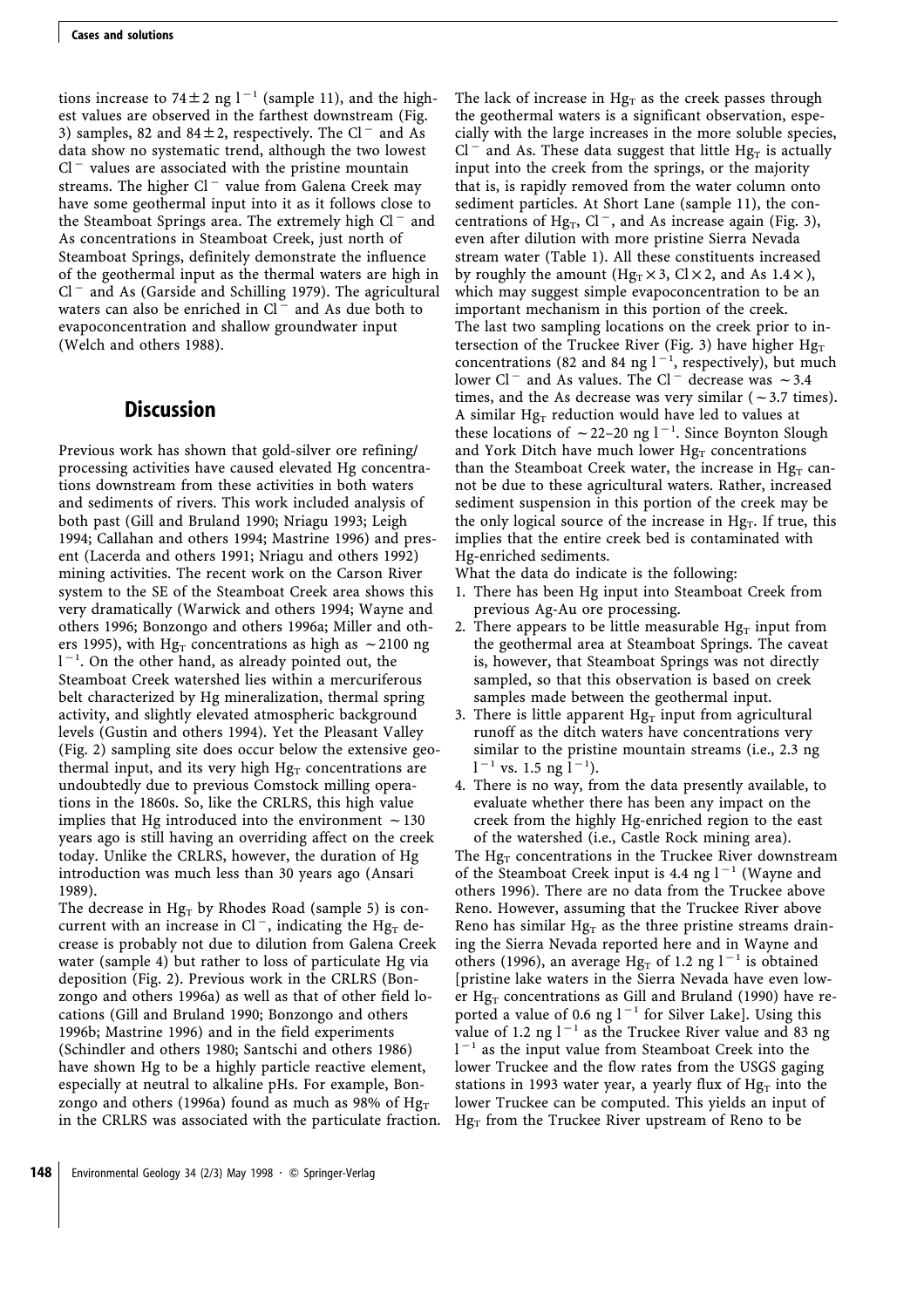#### **Table 2**

Steamboat Springs water quality data from the Nevada Department of Environmental Protection (NDEP), 13 April 1993. Sample numbers same as Table 1 (as in  $\mu$ gl<sup>-1</sup>, Cl<sup>-</sup> on  $\mu$ Mol  $1^{-1}$ ) [\* Steamboat Creek proper, ND = no data, ° previously reported in Wayne and others (1996); all other triplicate analysis,  $+$  these sample sites are numbered according to the ongoing sampling program of the NDEP; sampling locations 2, 6, 9, 13 and 15 were not samples]

| sample no. + | As        | $Cl^-$ |
|--------------|-----------|--------|
| $1*$         | ND        | 0.53   |
| $3*$         | <b>ND</b> | 0.22   |
| $4^\circ$    | ND        | 0.39   |
| $5*$         | 5         | 0.68   |
| $7*$         | 204       | 2.93   |
| $8^\circ$    | ND        | < 0.03 |
| $10^{\circ}$ | ND        | < 0.03 |
| $11*$        | 295       | 6.00   |
| 12           | 134       | 2.56   |
| 14           | ND        | 0.14   |
| 16           | 14        | 0.45   |
| $17*$        | 76        | 1.75   |
| 18           | 8         | 0.38   |
| $19*$        | 84        | ND     |

 $\sim$  1.25 kg year<sup>-1</sup> and that from Steamboat Creek to be  $\sim$  1.45 kg year<sup>-1</sup>. These calculations demonstrate that the over 50% of the Hg<sub>T</sub> entering the lower Truckee could be from Steamboat Creek and is undoubtedly due to previous Hg contamination from Comstock mining days over 130 years ago. What percentage of this Hg actually escaped the river system and is either diverted via the Derby Dam into the Carson River drainage or reaches the terminus of the Truckee River system, Pyramid Lake, is unknown. Hg<sub>T</sub> concentrations of 1.9 ng l<sup>-1</sup> have been reported for Pyramid Lake by Gill and Bruland (1990), indicating that the lake has probably been little impacted by the Steamboat Creek outflow. It should be emphasized, however, that 1993 was a drought year in the Truckee River basin, and therefore the percentage Hg flux calculated here probably represents an extreme case. Higher flows in the Truckee would "dilute out" this Steamboat Creek input.

### **Conclusions**

The waters from Steamboat Creek and its tributaries have been analyzed using ultraclean laboratory techniques for  $Hg_T$ . The waters of the creek itself have much higher concentrations than those of pristine runoff waters. Concentrations are, in fact, higher than those from runoff waters that had known Hg contamination (e.g., Gill and Bruland 1990; Nriagu and others 1992; Wayne and others 1996; Bonzongo and others 1996a). The data indicate that only former Au/Ag processing is a definite source of Hg to the creek. The legacy of Hg contamination from the

Comstock mining appears also to have affected areas to the west of Virginia City where some of the initial ore milling took place.

**Acknowledgements** The authors are greatly appreciative to Jim Cooper of the Nevada Department of Environmental Protection for allowing access to their unpublished Steamboat Creek data shown in this manuscript, and Dr. G. A. Gill for his time and help in the initial setup of our laboratory. Thanks also go to Dr. P. Lechler, Mr. J. Leising, and Ms. A.-M. Harris for their help with the historic literature. Discussions with Mr. J. A. Mastrine and Dr. J.-C. Bonzongo are also gratefully acknowledged. This work was supported by grant number P42ES05961 from the National Institute of Environmental Health Sciences, NTH. Support from NSF grant EAR-9528589 during the writing of the manuscript is also acknowledged.

## **References**

- Ansari MD (1989) Mines and mills of the Comstock Region, western Nevada. Camp Nevada Monograph 8
- Bonzongo J-C, Heim KJ, Warwick JJ, Lyons WB (1996a) Mercury levels along the Carson River system, Nevada: influence of historic mining activities. Environ Pollut 92:192-201
- Bonzongo J-C, Ojiambo SB, Lyons WB, Wilder S, Welch K (1996b) Mercury concentrations in waters of Lake Naivasha watershed, Kenya, Geophys Res Lett 23 : 1581–1584
- Callahan JE, Miller JW, Craig JR (1994) Mercury pollution as a result of gold extraction in North Carolina, USA. Appl Geochem 9:235-24
- Christensen OD, Capuano RA, Moore JN (1983) Trace element distribution in an active hydrothermal system, Roosevelt Hot Springs thermal area, Utah. J Volcan Geotherm Res  $16:99 - 129$
- FITZGERALD WF (1979) Distribution of mercury in natural waters. In: Nriagu JO (ed) The biogeochemistry of mercury in the environment, Elsevier/North Holland Biomedical Press, Amsterdam, pp 161–173
- Fitzgerald WF, Clarkson TW (1991) Mercury and monomethylmercury: present and future concerns. Environ Health Prospect 96 : 159–166
- GARSIDE LJ, SCHILLING JH (1979) Thermal waters of Nevada. Nev Bur Mines Geol Bull 91 : 163
- Gill GA, Bruland KW (1990) Mercury speciation in surface freshwater systems in California and other areas. Environ Sci Tech 24 : 1392–1400
- GILL GA, FITZGERALD WF (1985) Mercury sampling of the open ocean waters at the picomolar level. Deep Sea Res 32 : 287–297
- Gill GA, Fitzgerald WF (1987) Picomolar mercury measurements in seawater and other materials using stannons chloride reduction and two-stage gold amalgamation war gas phase detection. Mar Chem 20 : 227–243
- Gustin MS, Taylor Jr, GE, Leonard TL (1994) High levels of mercury contamination in multiple media of the Carson River Drainage Basin of Nevada: implications for risk assessment. Environ Health Perspect 102 : 772–778
- Gustin MS, Taylor GE, Leonard TL, Keislar RE (1996) Atmospheric mercury concentrations associated with geologically and anthropogenically enriched sites in central western Nevada. Environ Sci Tech 30 : 2572–2579